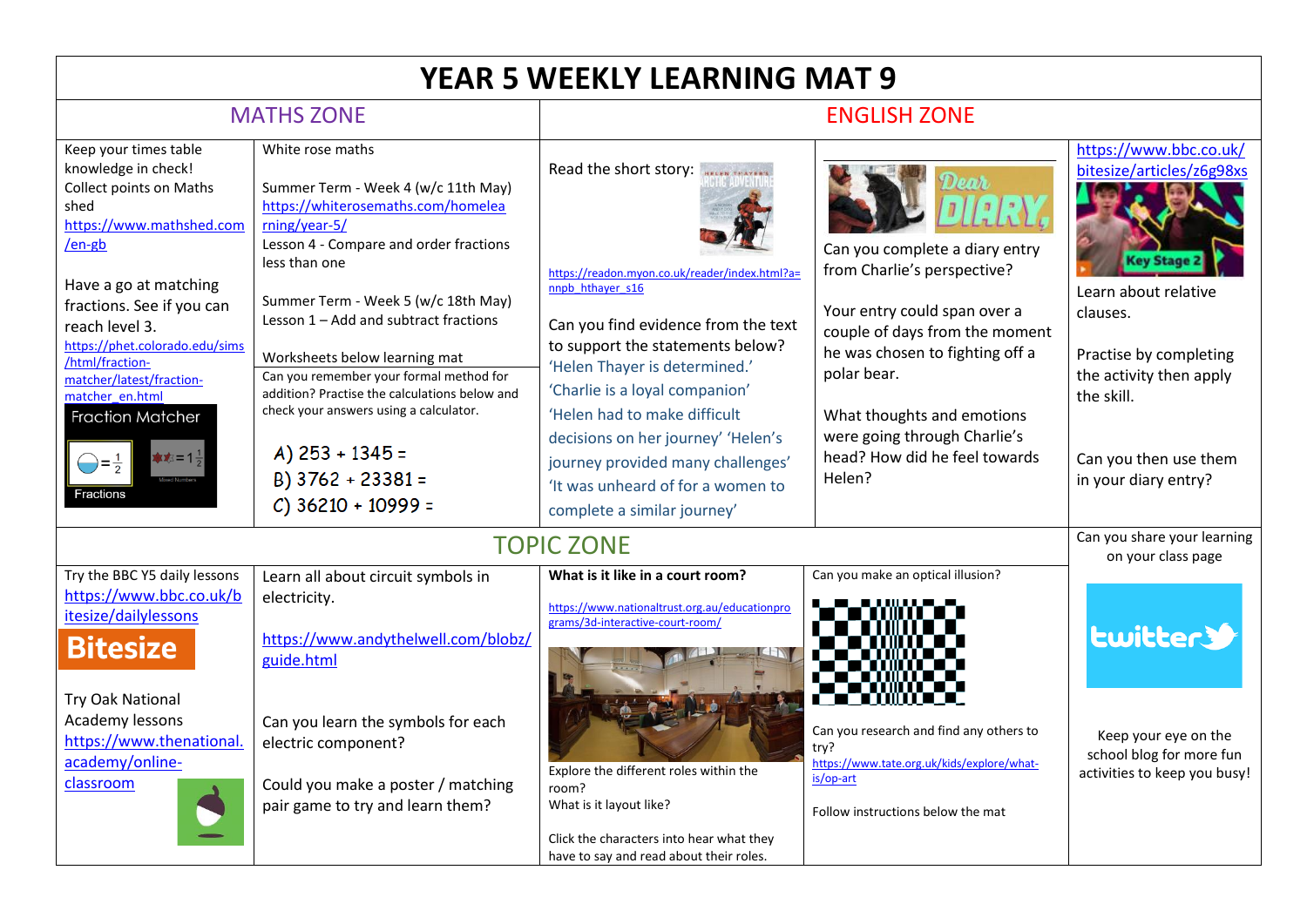



Now draw vertical lines through the lines. Make the lines get gradually closer towards the centre then gradually increase the spacing towards the

Step 3

Neatly colour squares alternately in black.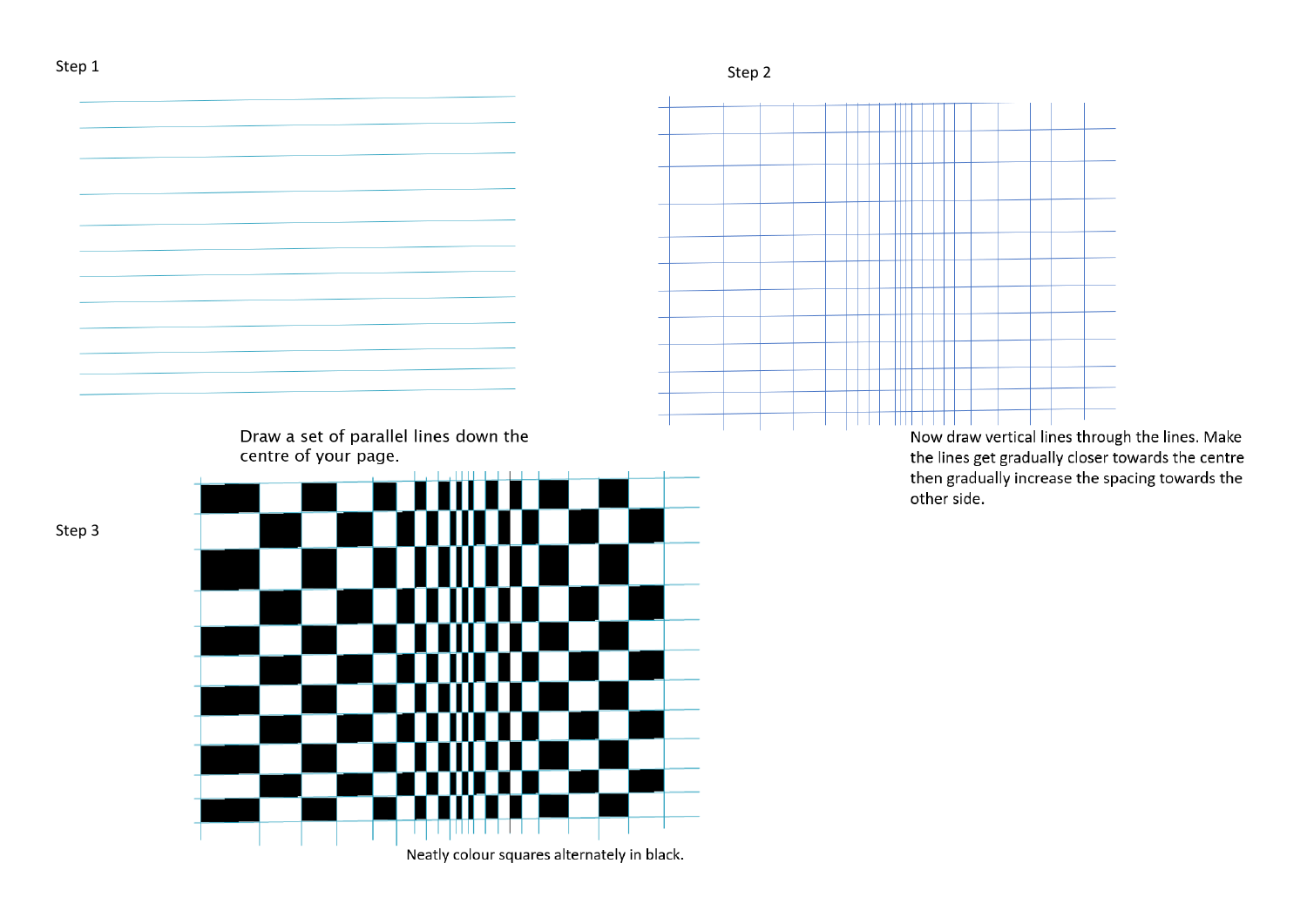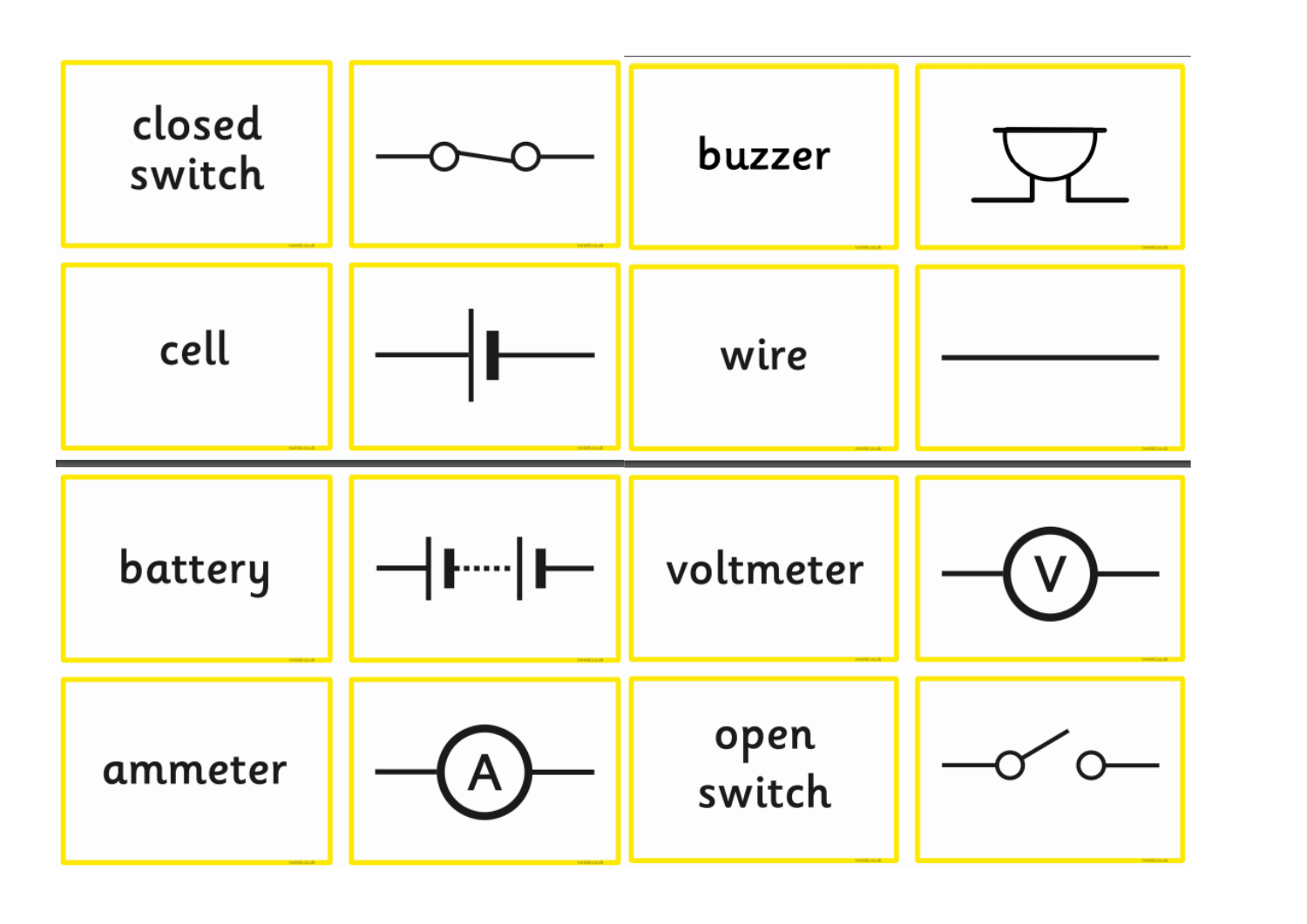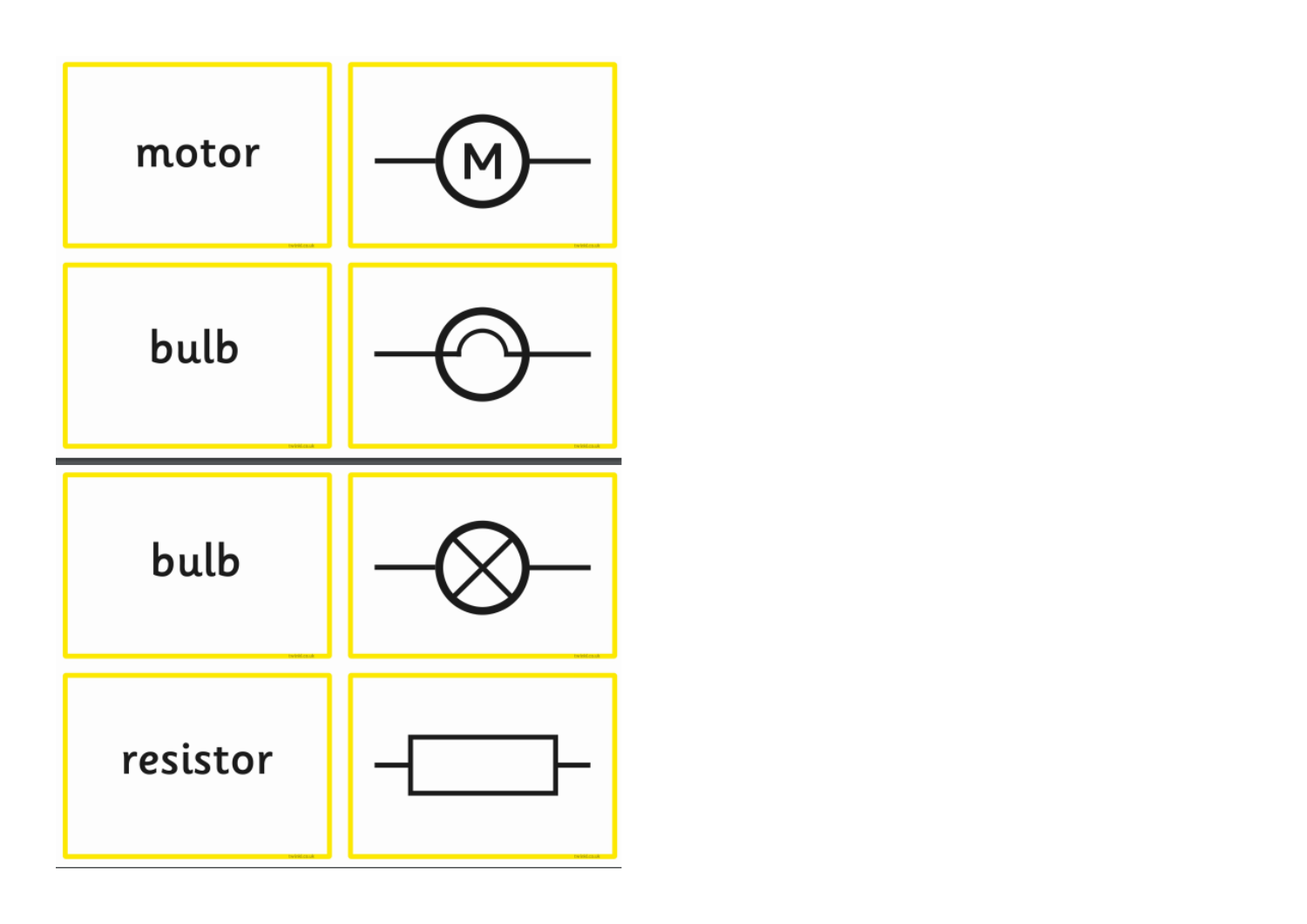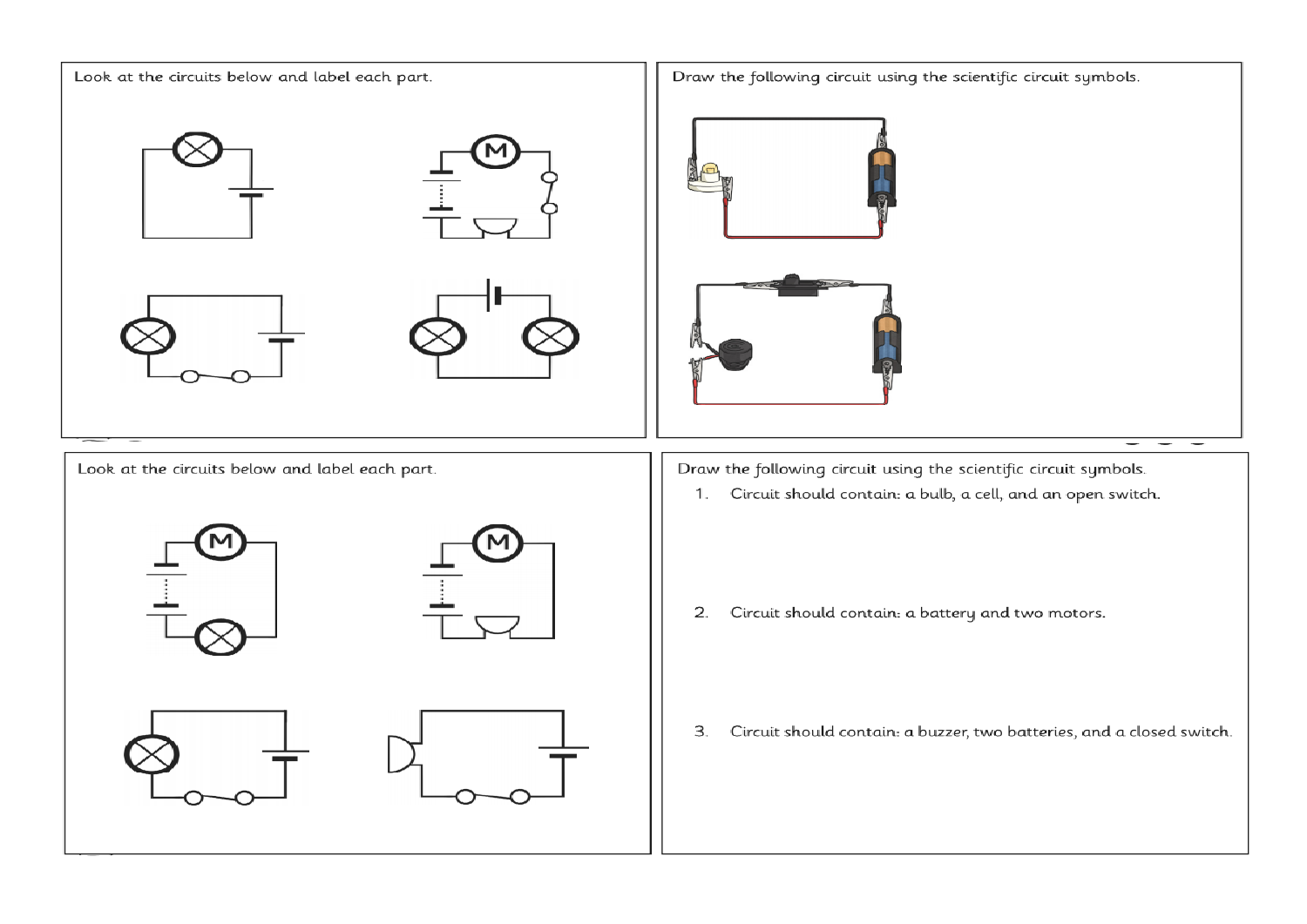

**White**<br>Rose<br>Maths

Write  $\lt$ ,  $>$  or = to compare the fractions.

Use the bar models to help you.



 $\frac{3}{4}$  $\frac{7}{8}$ 



 $\frac{9}{12}$  $\frac{3}{4}$ 



 $\frac{7}{12}$  $rac{2}{3}$ 



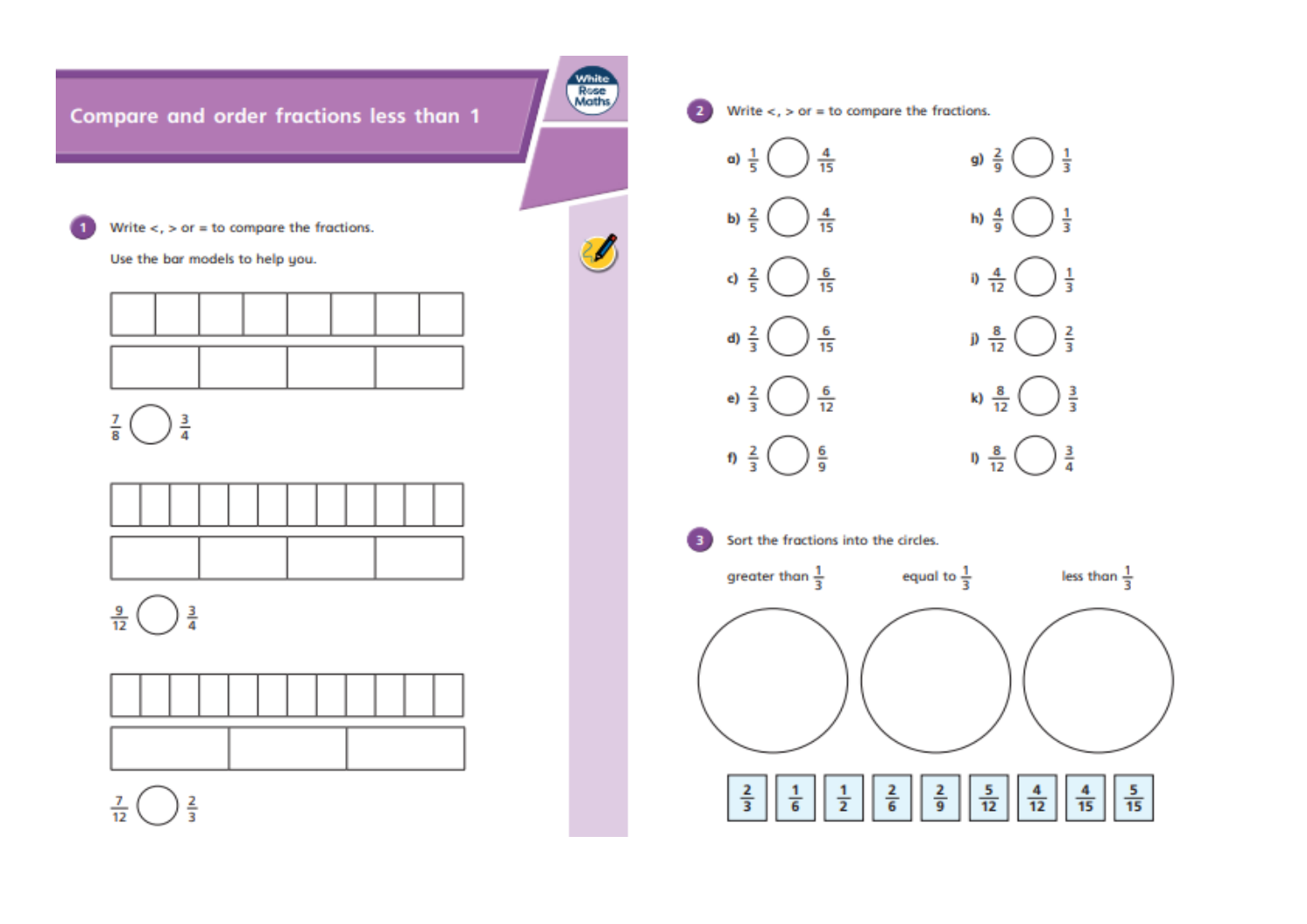

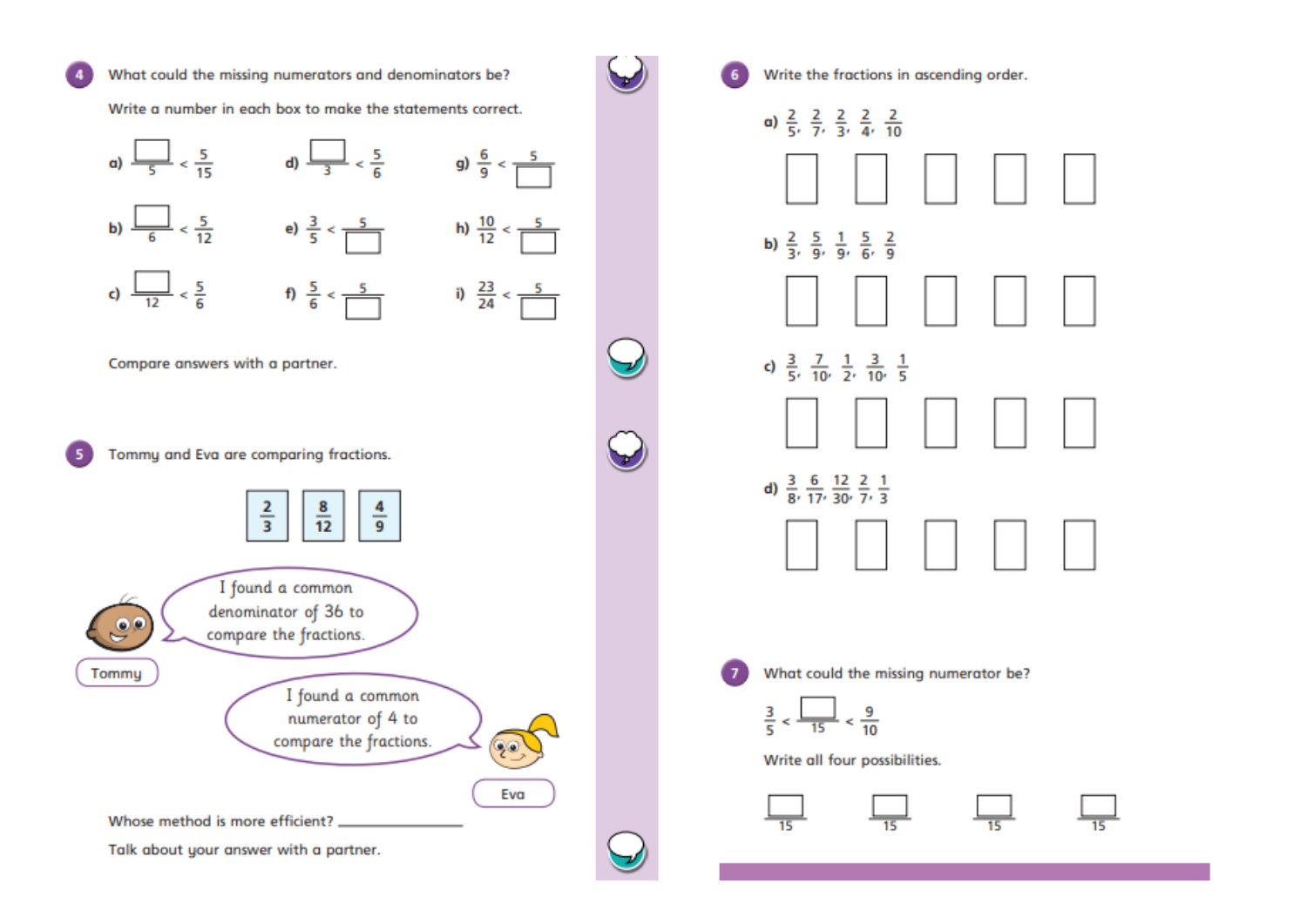